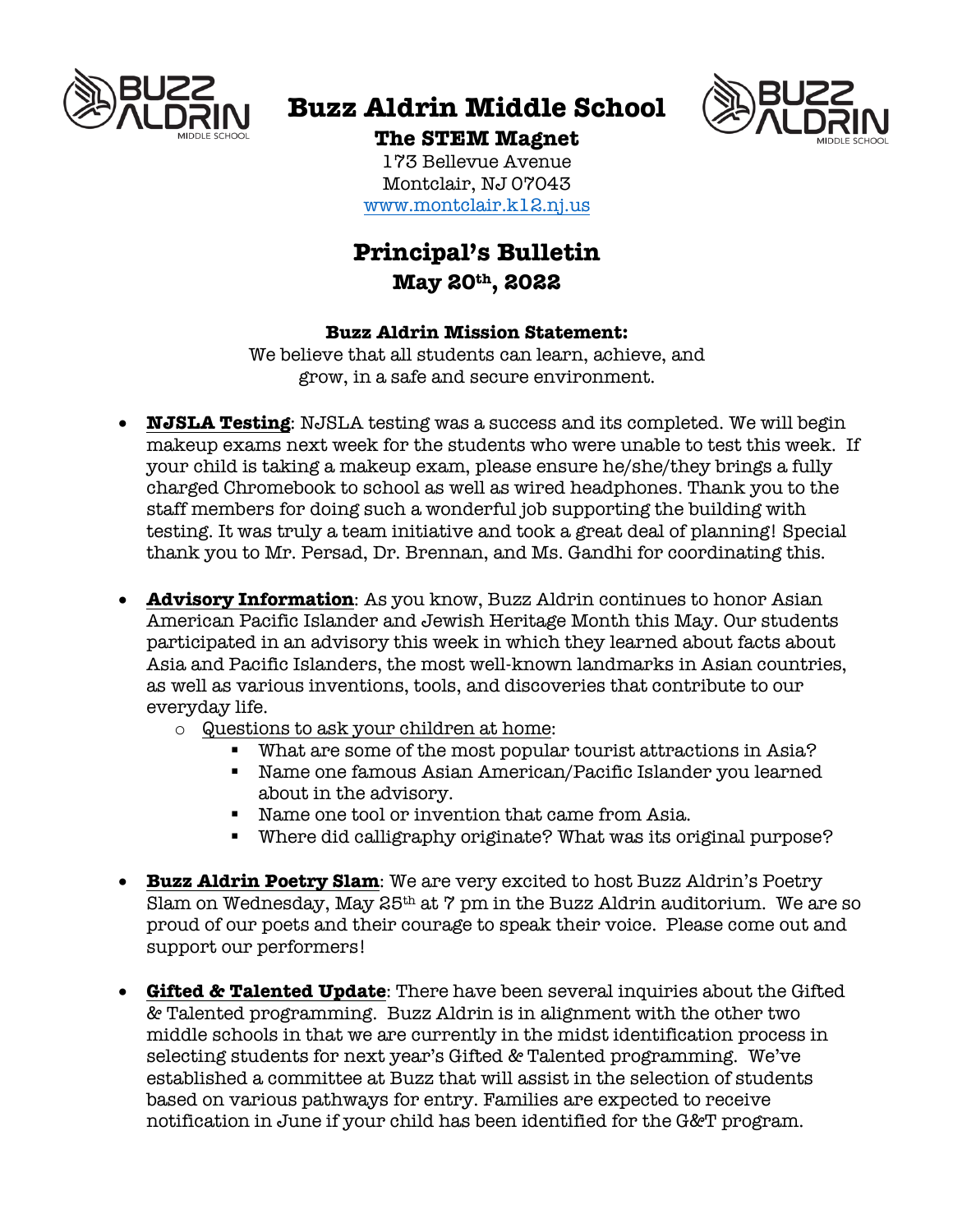• **National Foster Care Month Donation Drive**: Please read the following message donation drive coordinated by our wonderful Language Arts department. May is National Foster Care Month, an initiative of the Children's Bureau. From their website, "Each May, we take time to acknowledge foster parents, family members, volunteers, mentors, policymakers, child welfare professionals, and other members of the community who help children and youth in foster care find permanent homes and connections."

In honor of this month, the language arts seventh-grade students will participate in a **donation drive to support children in foster care**. This closely connects to the seventh-grade novel, They Cage the Animals at Night by Jennings Michael Burch, a memoir of a young boy who traveled through orphanages and foster homes in the 1950s.

For the donation drive, we have chosen to support **Together We Rise**, an organization that provides resources for children in foster care. Please consider donating to our school website:

https://fundraise.togetherwerise.org/campaign/buzz-aldrin/ and help us reach our goal of **\$300**!

Seventh grade students will also create posters to put up around the building, make school announcements with related facts, and collect donations during lunch periods. Our drive officially kicks off on Monday, May 16, but you are welcome to donate as soon as today. We appreciate all of your support in our philanthropic efforts. For further information, please visit the Children's Welfare Resources site:

https://www.childwelfare.gov/fostercaremonth/resources/ Thank you in advance for your help and support with this!

- **Buzz Aldrin Community Yard Sale:** Our creative and active PTA is hosting a community yard sale on Saturday, May  $21^{st}$ . The yard sale will be from 9 am to 1 pm in the Buzz Aldrin gymnasium to support our students! We are relying on your **donations** of saleable items and on **volunteers** (both adults and students) to manage donations on May  $19<sup>th</sup>$  and  $20<sup>th</sup>$  to help run the sale on May  $21<sup>st</sup>$ . This event will be lots of fun! Who doesn't love a yard sale? Please start looking around your home for things (no clothes) to donate. Consider signing up below to help out. We are in need of three big asks from all of you! All proceeds will go towards graduation and grade-level activities. Please see the attached flyer.
	- o **Donations**: We are accepting items in good/working condition: toys, games, sports equipment, kitchen items, household goods, art, antiques, small pieces of furniture, books... No clothes please! Donations can be dropped off after school on Thursday and Friday next week, the 19th and 20th. Norwood Avenue/Gym entrance.
	- o **Volunteers:** We need you and your children to help!
		- § **Volunteer Sign-ups:**
			- Adults Sign Up here: https://signup.com/go/XmBXYTm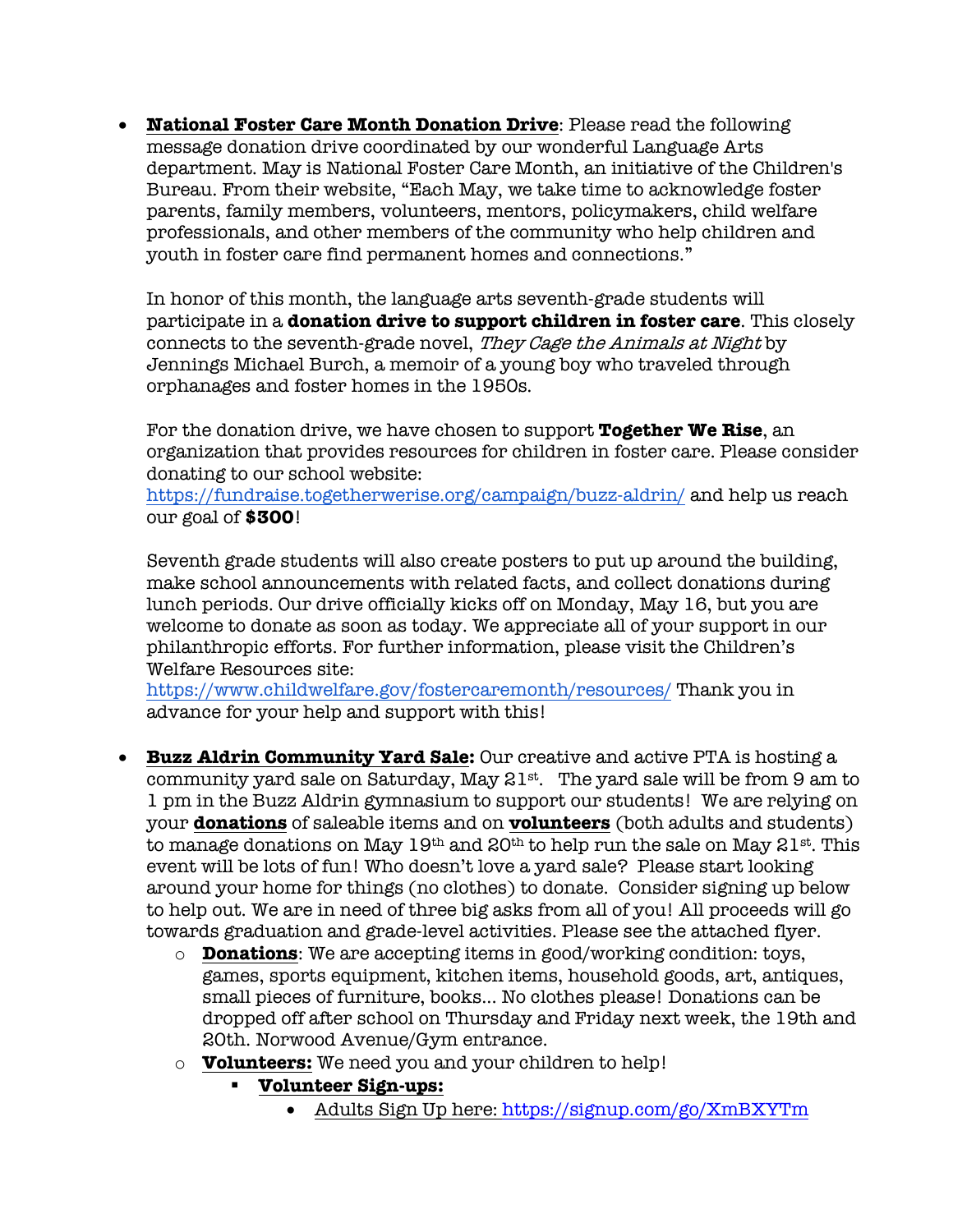- Students Sign Up here: https://signup.com/go/XmBXYTm
- o **Please spread the word!** You can post on Facebook, tell your friends, and neighbors. Please stop by yourself!
- **Yearbook Update**: Yearbooks are nearly sold out and are on a first come first served basis. To order your copy of the yearbook please go to www.jostensyearbooks.com or call 1-877-7675217. Email or yearbook advisor Mrs. Mintz at Jmintz@montclair.k12.nj.us with any questions.
- **Message for 8th grade families attending MHS**: Due to a scheduling conflict, we had to change our dates for when physicals are provided. Free athletic physicals will be offered at the fieldhouse at the Aubrey Lewis Sports Complex on the following dates: These will be the only dates we offer free athletic physicals for the 2022-2023 school year.
	- o Monday, June  $13<sup>th</sup> 5$  pm  $8$  pm
	- o Tuesday, June  $14^{th}$  5 pm 8 pm
- **Side Door Update**: Today is the last day of Side Door for this school year!
- **Important Information for Parents:**
	- $\circ$  Please speak with your child about his/her/their behavior both in school and uptown. Several local businesses located near the school have reached out urging parents to speak with their children about their conduct and behavior.
- **District Devices**: We are no longer issuing loaner Chromebooks to students. Students will be responsible for bringing their own charged devices to school. Chromebooks are the only items we are accepting for parent drop-offs. Additionally, we are not accepting parent drop-offs for any items other than Chromebooks.

#### **Next Week's Schedule of Days**

- Monday, May  $23<sup>th</sup>$  A Day
- Tuesday, May  $24<sup>th</sup>$  B Dav
- Wednesday, May  $25<sup>th</sup>$  C Day
- Thursday, May  $26<sup>th</sup>$  Zero Day
- Friday, May  $27<sup>th</sup>$  District Closed

#### **Please mark your calendars:**

- Thursday, May 19<sup>th</sup> -Curriculum Thursday, Abbreviated Day Schedule
- Saturday, May  $21^{st}$  Buzz Aldrin Yard Sale @ Buzz 9 am to 1 pm
- Wednesday, May  $25<sup>th</sup>$  Poetry Slam @ 7 pm
- Thursday, May 26<sup>th</sup> Career Day & Marking Period 4 Interims Posted
- Friday, May  $27<sup>th</sup>$  & Monday, May  $30<sup>th</sup>$  District Closed, Memorial Day Weekend